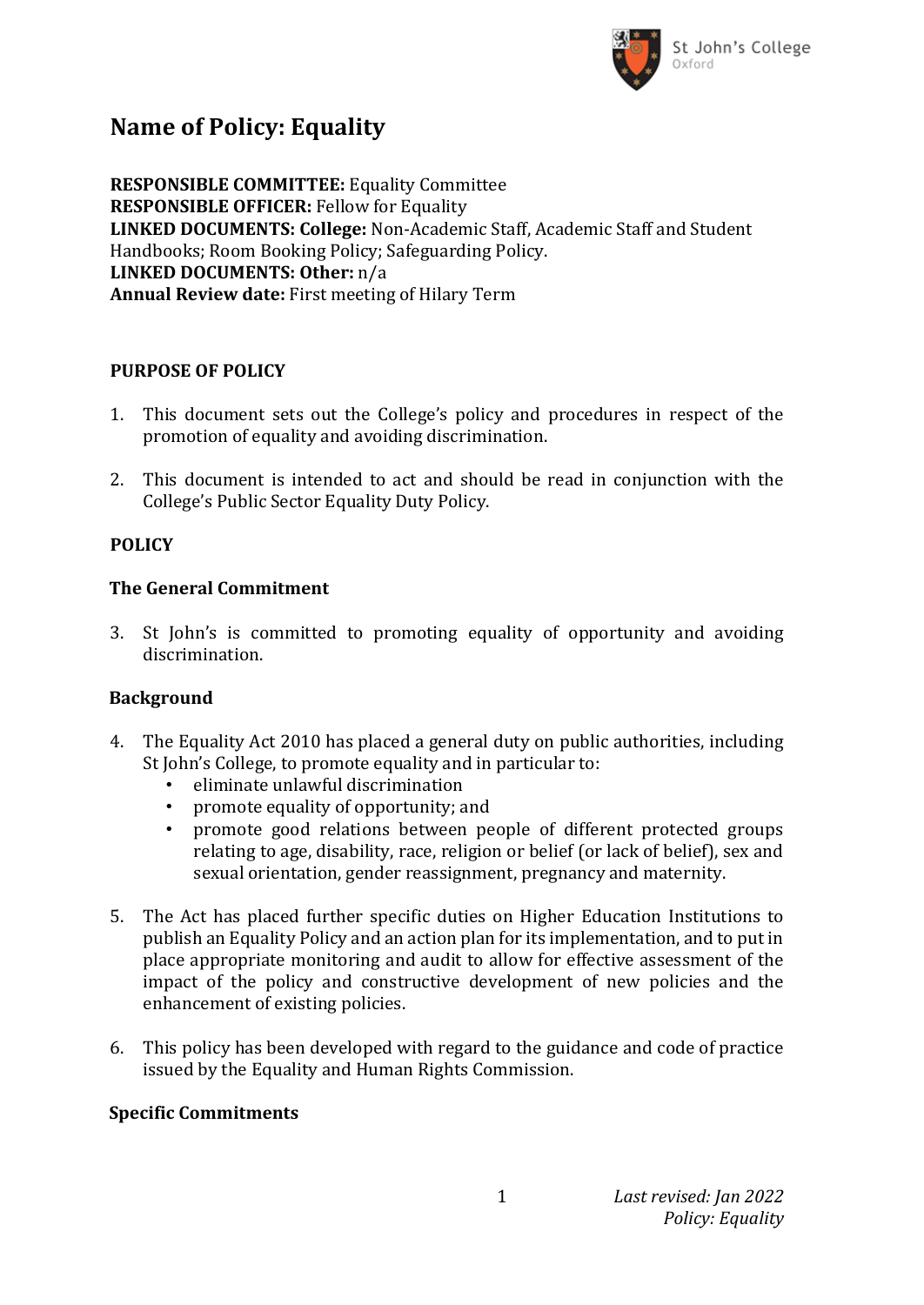

- 7. To support these aims St John's College will ensure that in the conduct of all its activities, steps are taken to avoid the occurrence of discrimination, whether direct or indirect, and to promote good relations between different protected groups.
- 8. Any discriminatory behaviour, including harassment or bullying by individuals or groups, will be regarded extremely seriously and could be regarded as grounds for disciplinary action, which may include expulsion or dismissal. See: <https://www.sjc.ox.ac.uk/policies>

#### **Consultation**

9. At all stages in the implementation and review of this policy, consultation will be a key feature. This will include all staff and junior members and in particular those from different affected groups, and other interested and relevant groups within the College.

#### **Community partnership**

10. St John's College will incorporate into the development and implementation of outreach activities an awareness of the need to promote equality and good relations between different protected groups.

### **Guidance, support and training**

11. Appropriate guidance, support and training will be provided to members of staff to ensure that St John's commitment to equality is fully achieved. The purpose of training is to inform individuals and to ensure that principles underlying the Equality Policy underlie decision-making processes throughout St John's.

## **Monitoring and auditing**

- 12. St John's has put in place arrangements to monitor, by reference to different groups, the selection and recruitment of members of staff and the admission of students. The results of this monitoring process are collated by HR and the Fellow for Equality and reported to the Governing Body.
- 13. In addition to the monitoring and assessment arrangements already in place, St John's will put in place procedures to ensure that such additional monitoring is undertaken as is necessary to ensure that the College is able to identify possible improvements in its practices, whether in relation to teaching, learning and assessment; management and governance; admissions, access and participation; junior members' support and guidance; behaviour and discipline; partnership and community links; staff recruitment, training and career development; and service delivery.
- 14. The College's Equality data will be reviewed as required and the policy and practice modified and developed as necessary.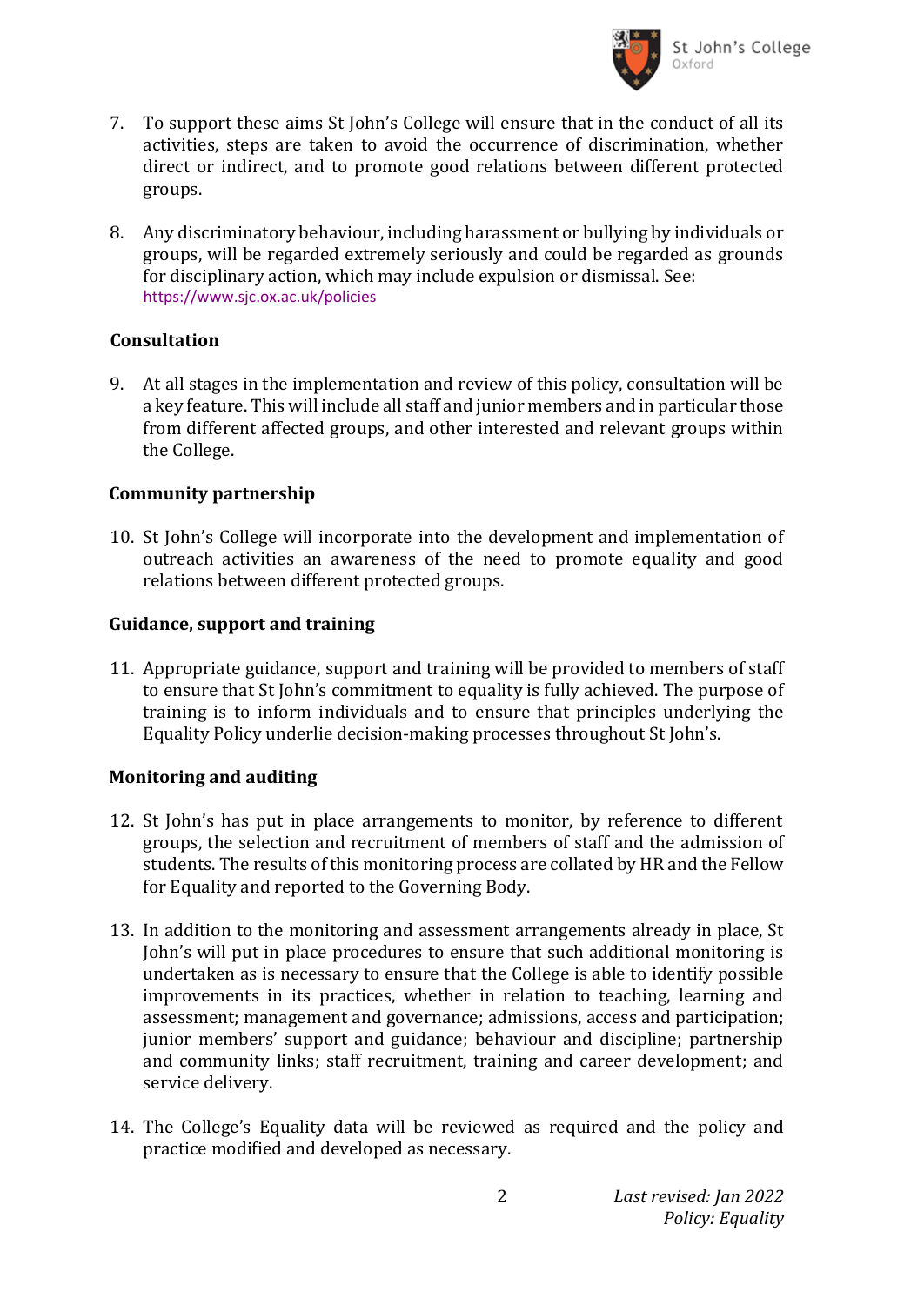

### **Responsibilities**

- 15. The Governing Body is responsible for securing compliance with the general and specific duties and for overseeing implementation of the policy.
- 16. The President is responsible for providing leadership in the promotion and implementation of the policy.
- 17. All Committees in St John's are responsible for ensuring that this policy is embedded in their duties and functions in relation to both junior members and staff.
- 18. All those with managerial responsibilities have a duty to take forward specific actions under this policy in addition to the general duties under the Act.
- 19. All Fellows, staff and students are responsible for upholding this policy and should act in accordance with the policy guidance in the course of their day-to-day work or study, ensuring an environment in which other Fellows, staff, students, and visitors are treated with respect and without discrimination at all times. No type of discriminatory or offensive behaviour will be tolerated and is treated as a serious offence for which there are sanctions under the College's disciplinary procedures.

#### **Review**

20. The Equality Policy will be reviewed periodically to assess its effectiveness.

## **Publication**

21. St John's College will publish the Equality Policy and will update this policy in the light of any reviews. This will include provision of information on consultation undertaken as part of the assessment and monitoring process.